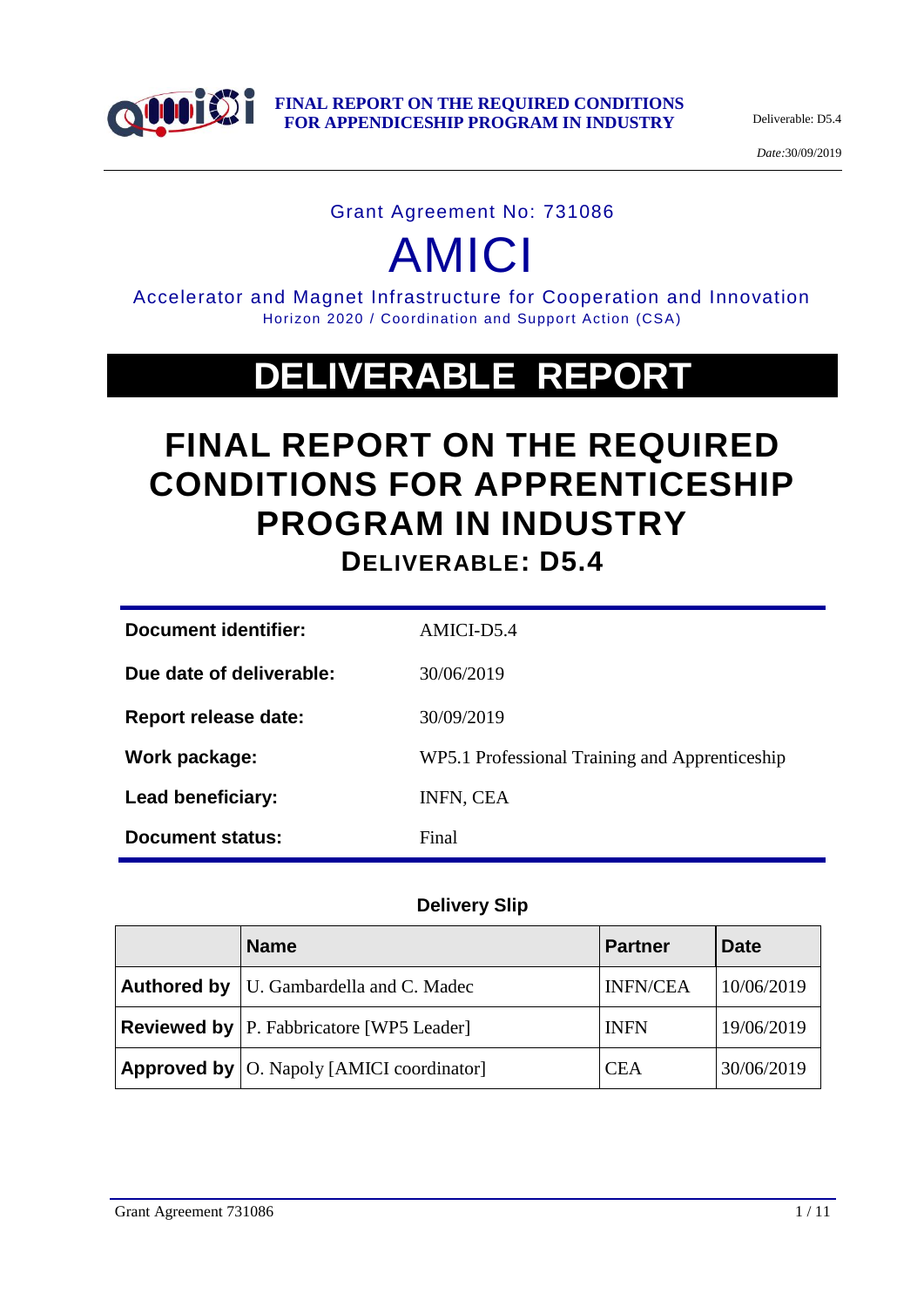

*Date:*30/09/2019

# **TABLE OF CONTENTS**

| $\mathbf 1$ . |                   |                                                              |  |
|---------------|-------------------|--------------------------------------------------------------|--|
| 2.            |                   |                                                              |  |
| 3.            |                   | SURVEY IN COMPANIES OF THE EXISTING PRACTICES IN TRAININGS 4 |  |
|               | 3.1<br>3.2        |                                                              |  |
| 4.            |                   | BENEFITS AND ISSUES OF TI PERSONNEL SECONDMENTS IN INDUSTRY6 |  |
|               | 4.1<br>4.2<br>4.3 |                                                              |  |
|               |                   |                                                              |  |
|               | 5.1               |                                                              |  |
| 6.            |                   |                                                              |  |
| 7.            |                   | SUGGESTED ACTIONS FOR PROMOTING SECONDMENTS IN INDUSTRY 10   |  |
| 8.            |                   |                                                              |  |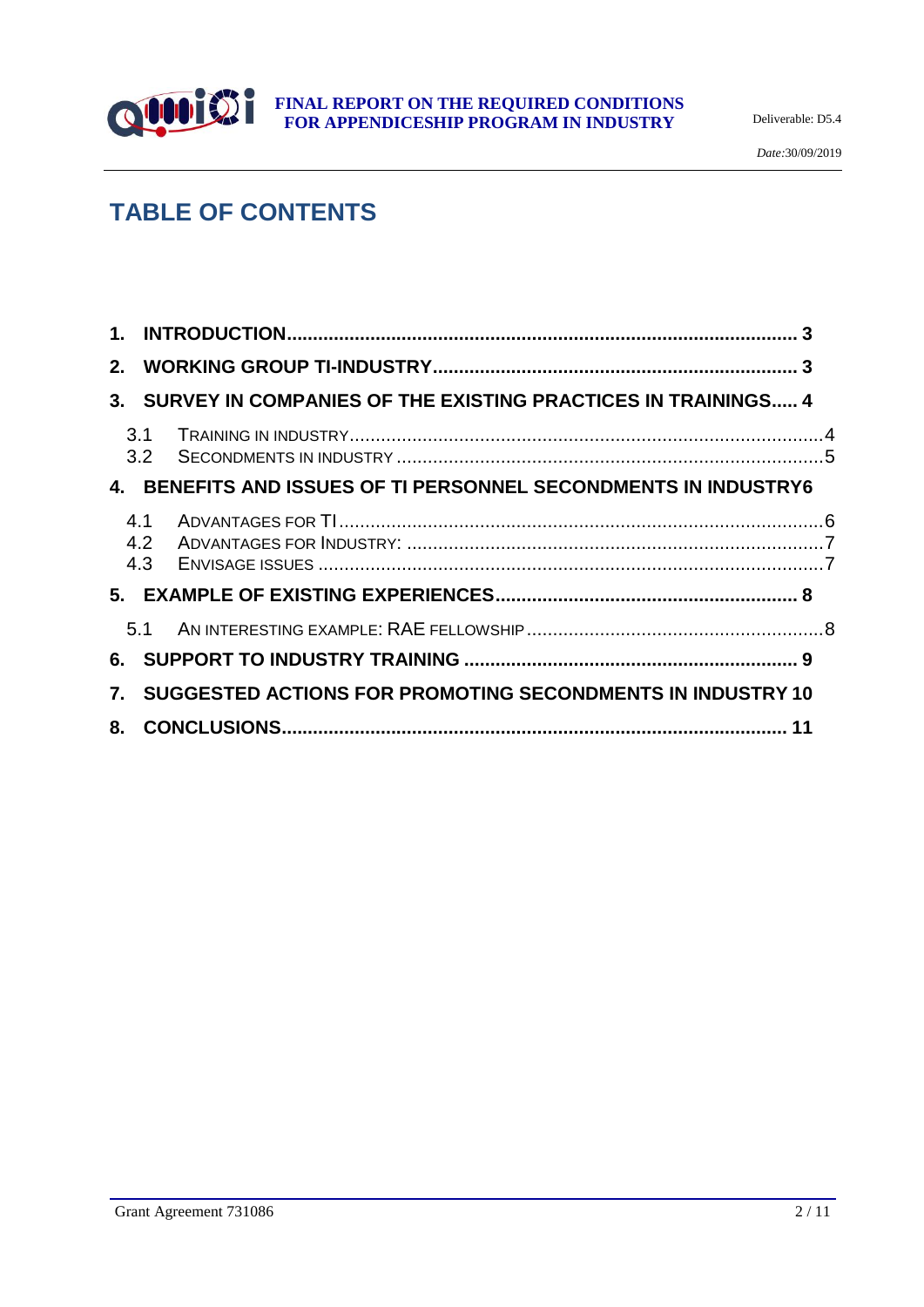# <span id="page-2-0"></span>**1. INTRODUCTION**

In the framework of the AMICI WP5 (Industrialization), the task WP5.1 (Professional training and apprenticeship) aims at promoting professional skills training and cross improvement between the Technology Infrastructure (TI defined in the AMICI language as the network of Technological Facilities (TFs) owned and made available by the National Laboratories ) and the industry. Both existing training opportunities in TFs and in industry have been considered, with the same basic strategy (enforce a powerful support mechanism for effective knowledge and technology transfer between the TI and industry) but with different aspects and weights:

- Training and apprenticeship in TI. This is by far the most relevant part of the task. It aims at defining the conditions and setting the basis for an apprenticeship pilot program dedicated to train technicians and engineers from industry in hands-on fabrication, assembly or test of accelerator and magnet.

- Training and apprenticeship in industry. This part is mainly dedicated to understand the opportunities and the conditions for secondments of young researchers of TI in industry.

This report is related to the second aspect and it is complementary to the FINAL REPORT ON THE REQUIRED CONDITIONS FOR APPRENTICESHIP PROGRAM IN TECHNOLOGICAL INFRASTRUCTURES (Deliverable 5.2). The first section of the report is related to the organization of the working group TI-Industry investigating all the training aspects. Then, the result of a survey among the industrial partner, for information about the existing practices related to the trainings in industry, is reported. A section is dedicated to some considerations about the advantages for both TI and industry of secondments of TI personnel in industry. Later on, examples of secondments in industry were investigated and analysed. Finally some concluding remarks are drawn.

# <span id="page-2-1"></span>**2. WORKING GROUP TI-INDUSTRY**

In order to involve the industry into the AMICI activities, a specific workshop, 'AMICI Partner and Industry Days for Scientific Technology' was organised and took place in Padua, on April 18-19 2017. In this meeting the goal of AMICI project was presented to the participating companies, asking their interest in participating actively to the AMICI work package activities. Regarding the industry interest for the WP5 up to 13 companies were willing to participate to the different WP5 working groups. In particular six companies have expressed interest in participating in WP5.1 and four companies were actively participating: Elytt, 40-30, Alsyom and OCEM. During the project, meetings were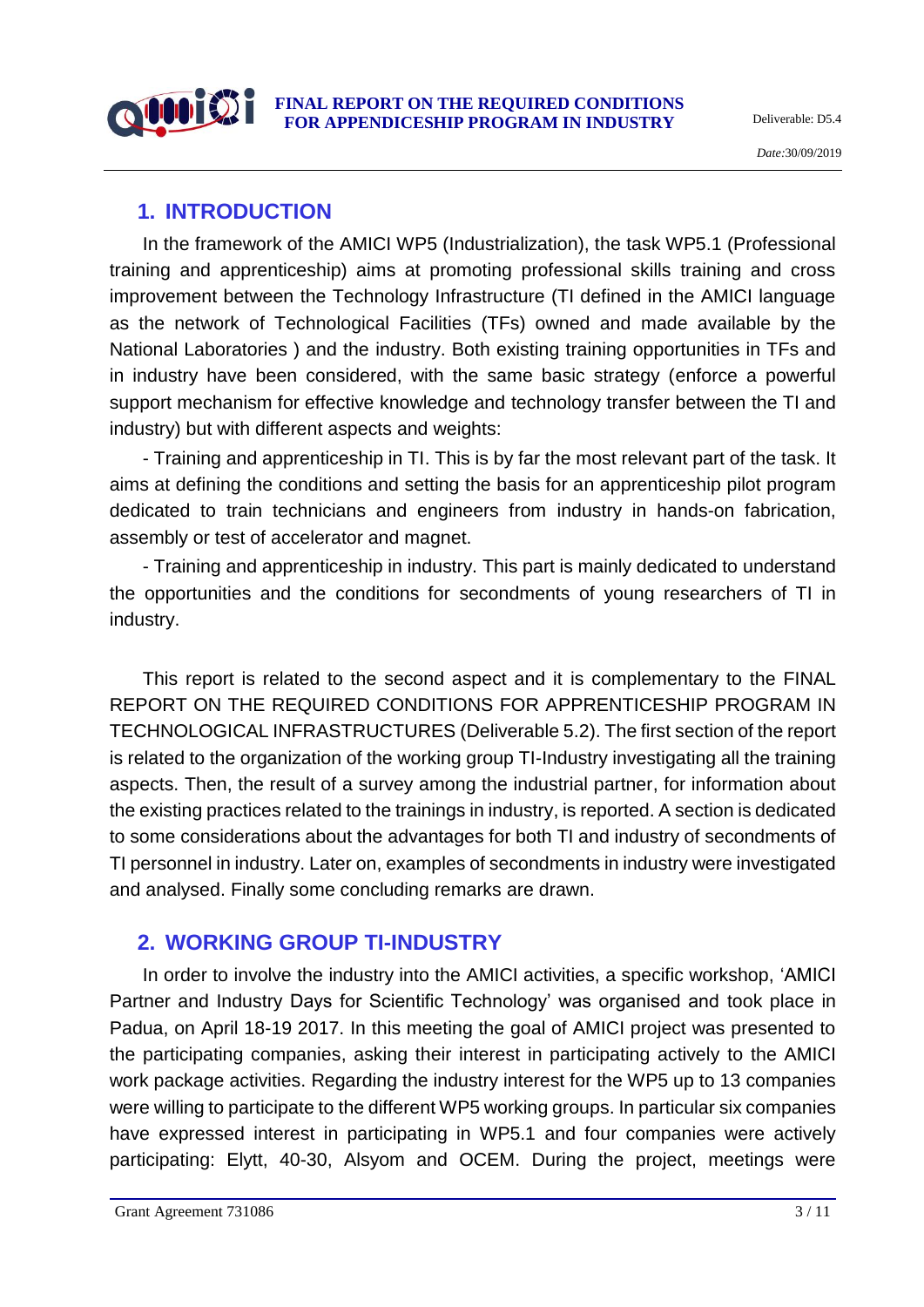

organised with these companies which also participated to the AMICI annual meetings, where the themes of the training were examined and discussed in depth not only in the limited framework of the specific WP5.1 working group, but in the wider forum of AMICI collaboration and the companies participating to AMICI activities. It is worth noting that about 20 companies permanently gravitated within AMICI activities, of the 33 companies participating to the Padua meeting and of the about 130 different companies involved at various levels in the accelerator and superconducting magnet technologies.

# <span id="page-3-0"></span>**3. SURVEY IN COMPANIES OF THE EXISTING PRACTICES IN TRAININGS**

#### <span id="page-3-1"></span>**3.1TRAINING IN INDUSTRY**

In order to start the WP5.1 working group activities, the partner industries were asked to present the training in their own facilities. This survey had the double aim to be informed about the need of trainings of industry in accelerator and superconducting magnet technology and at the same time to understand if there are opportunities for young TI scientists in being formed in industry. Though these trainings are in fact mainly devoted to the formation of internal or external industry personnel, they are also the ones that the TI personnel could access in the framework of secondments in industry

 40-30 is an international company involved in vacuum technology having developed, over time as a relevant activity, trainings aiming at the optimal use of the equipment, the understanding of the systems and the diagnosis of the breakdowns to maintain or restore the equipment in state. They operate according a catalogue of available trainings, some of which is linked to AMICI activities in accelerator and superconducting magnets. The trainings are performed for customers in order to increase their skills or to obtain a certification (COFREND a French certifying body since 1978 and accredited by the French Accreditation Committee according to standard EN ISO/IEC 17024). The presence of 40-30 in the WP5.1 working group was greatly appreciated because this company can provide at the same time the point of view of who requires training and who gives training. To be noted that this aspect of the training has been also underlined within the AMICI WP4 activities (Innovation) and explicitly mentioned in the report on ACCELERATOR MARKET STUDY DELIVERABLE: D4.1: " *. Increasingly challenging requirements from the RIs has led some companies to develop training, qualification and certification procedures for their own engineers, which the companies have developed into a service which they sell widely. This is a good case of how meeting the needs of the RIs can be developed into a wider business*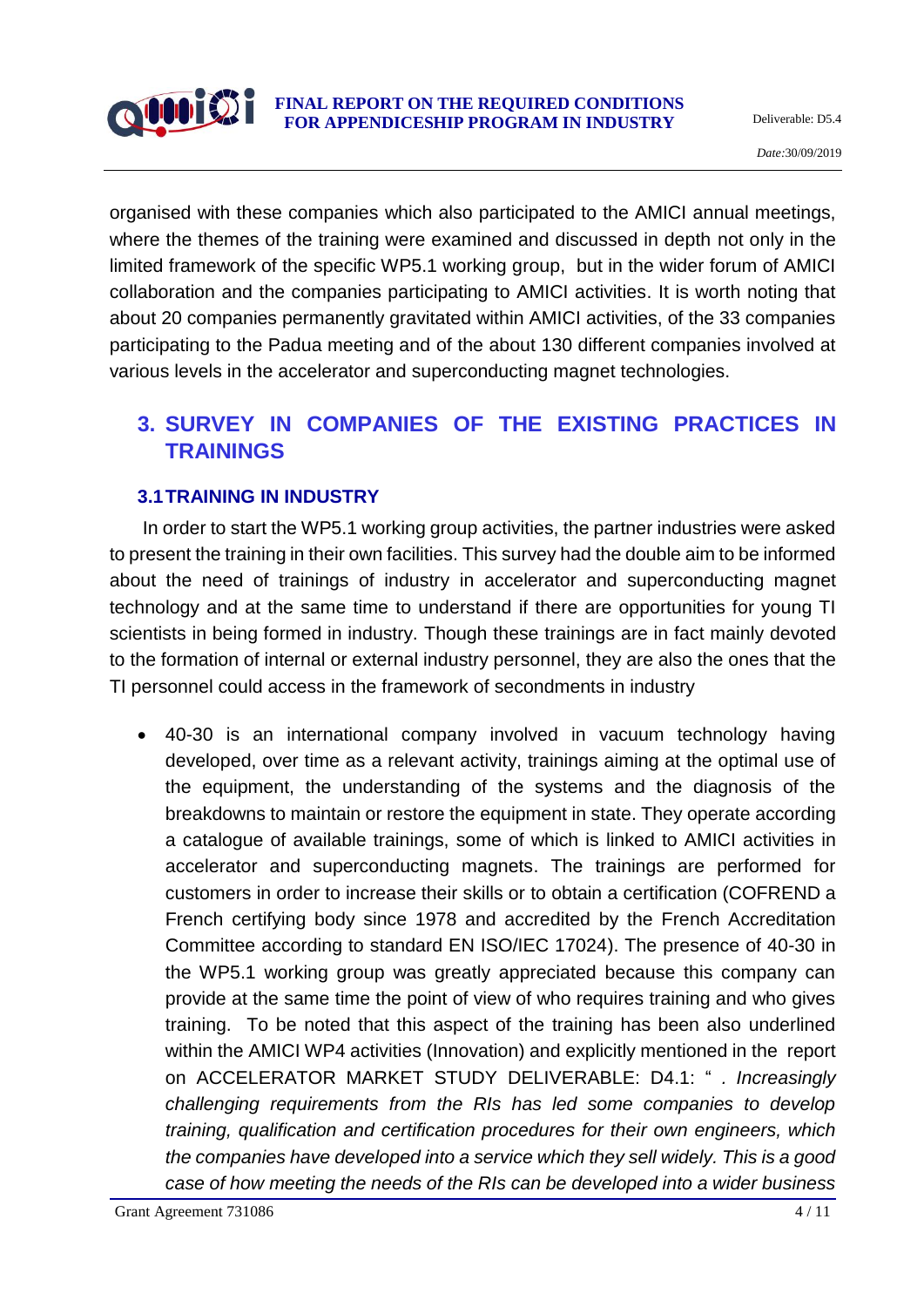

*proposition based on the provision of services.good case of how meeting the needs of the RIs can be developed into a wider business proposition based on the provision of services*"

- For Alsyom three types of training are followed by the workers: those performed by the co-workers, those outsourced (mostly on new skills), and those included in a contract (as for example, dealing with the AMICI field of interest, the integration of cryo-modules for XFEL). This company plans to increase skills on a specific topic and is sending worker to specific training performed by institutes and certifying companies.
- Elytt has to face irregular workload. They keep a core team with core skills and competences and hire short-term personnel who are trained by co-workers. The company had contracted institutes to learn specific techniques or exchange information with institutes. The need of a training could be urgent when company has a peak of activity consecutive to contract award or in the long term when they are also interested in increasing their knowledge (know-hows). The trainings are funded on its own funds.

#### <span id="page-4-0"></span>**3.2 SECONDMENTS IN INDUSTRY**

The training scenario coming out from the experience of these three companies gives quite a clear idea of the needs and the issues related to the training. As a general remark, we had the direct information that in Italy, France and Spain, companies have to secure a certain amount of funds, as defined in the country law, to the training of their employees. From this survey it appears clear that the industry working with accelerator components and superconducting magnets is interested in train their personnel and the AMICI partners could have a role as discussed in the above-mentioned report constituting the Deliverable 5.2. Much less interest the companies manifested in apprenticeship of TI personnel in their facilities, also if there are potential opportunities given by their training programs, which could be of interest for TI young researchers or PhD. Beyond the trainings, no examples of secondments in industry were given by the partner industries and from a more general investigation in the framework of the AMICI institution, this practice is not common.

The reasons way there are no (known) examples of secondments in industry in the field of accelerator and superconducting magnets are not completely clear. It looks to be mostly a consequence of traditional working methods based on R&D activities done in the Research or Technological Infrastructures (on more in general in Academy) by their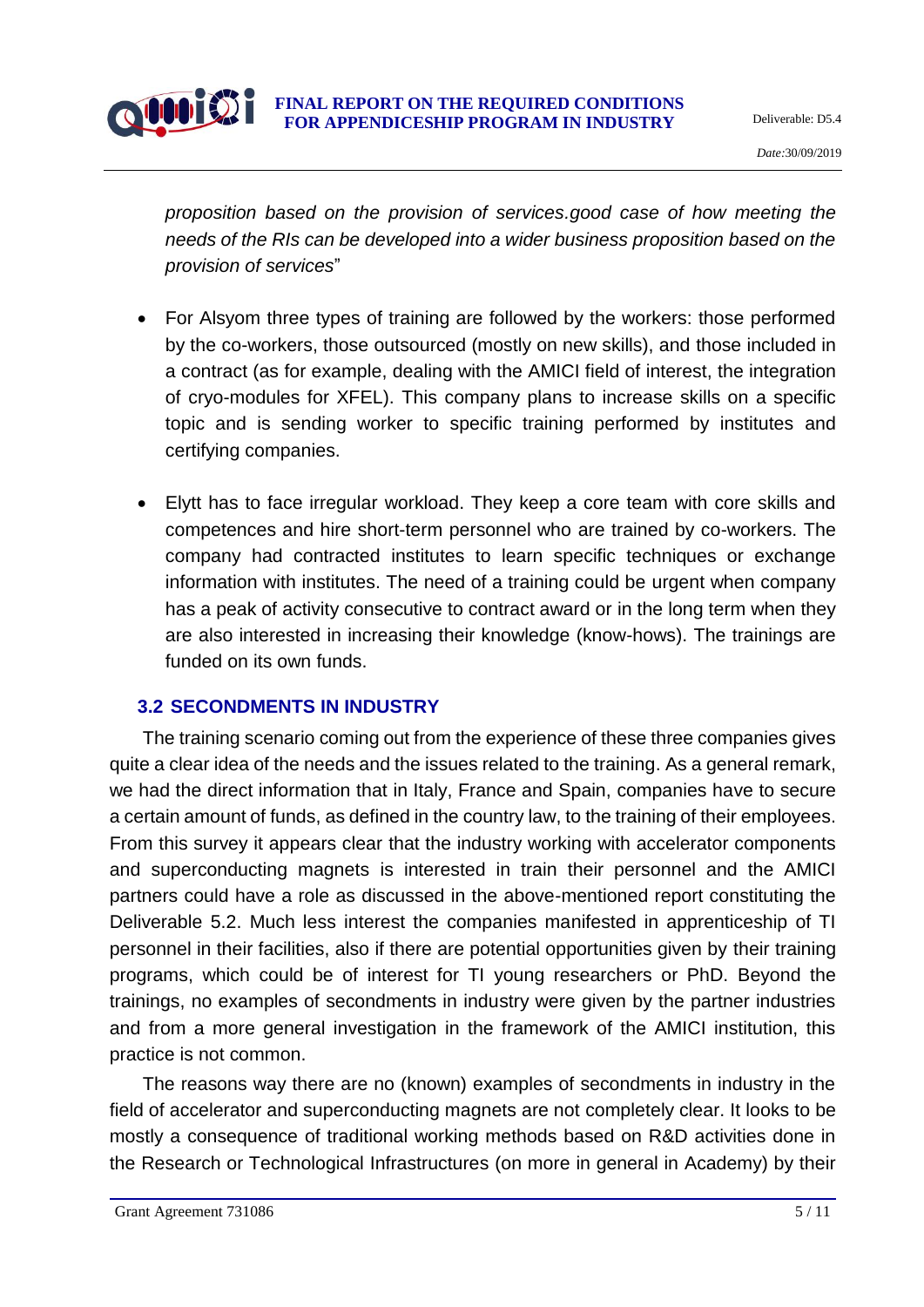

personnel and industrialization (prototyping and mass production) done in Industry by the involved company staff. We could also understood that on one side the companies are afraid to spread out their 'core' knowledge in construction methods and, on the other side, the academic personnel is reluctant in secondment in industry both for the uncertainty of role (different expectations between home institutions and company) and for the role once back to home institution, including also the possibility to miss opportunity career .

From the analysis developed later it appeared that, in fact, there are many advantages and benefits for both TI and Industry coming from secondments of TI researchers in industry, so a serious attempt shall be done by AMICI for dismantling this barrier and encourage the secondments in industry.

# <span id="page-5-0"></span>**4. BENEFITS AND ISSUES OF TI PERSONNEL SECONDMENTS IN INDUSTRY**

The possibility for TI young personnel to have secondments in industry has been debated and a list of advantages and issues identified. It is believed that in the field of accelerator components and superconducting magnets the secondment has not only clear advantages for TI but also positive effects for industry.

### <span id="page-5-1"></span>**4.1 ADVANTAGES FOR TI**

- A better understanding of the industry potential given by the tight contacts with the industrial organizations and personnel. There is a long direct experience of AMICI partners on this aspect, as well as, the one in next point.
- A better and direct knowledge of the industrial working methods, leading to attitudes in developing, later, technical designs more suitable to be easily industrialised. As an example for superconducting magnets: only after long iteration Ti-industry its has been understood that in most cases it is completely useless designing an optimal but very specific superconducting wire or cable for an accelerator or detector magnet, because the cable development takes a long time and is very expensive. Much better adapting the design to existing (and standard) superconducting wires to be later arranged in a more complex cable. Very often this approach can be followed, greatly simplify the procurement of the component and allowing in the winding phase the re-use of existing winding tools.
- Access to a broader range of products, allowing to better understanding the potential of innovation and the potential societal impact of their R&D activity.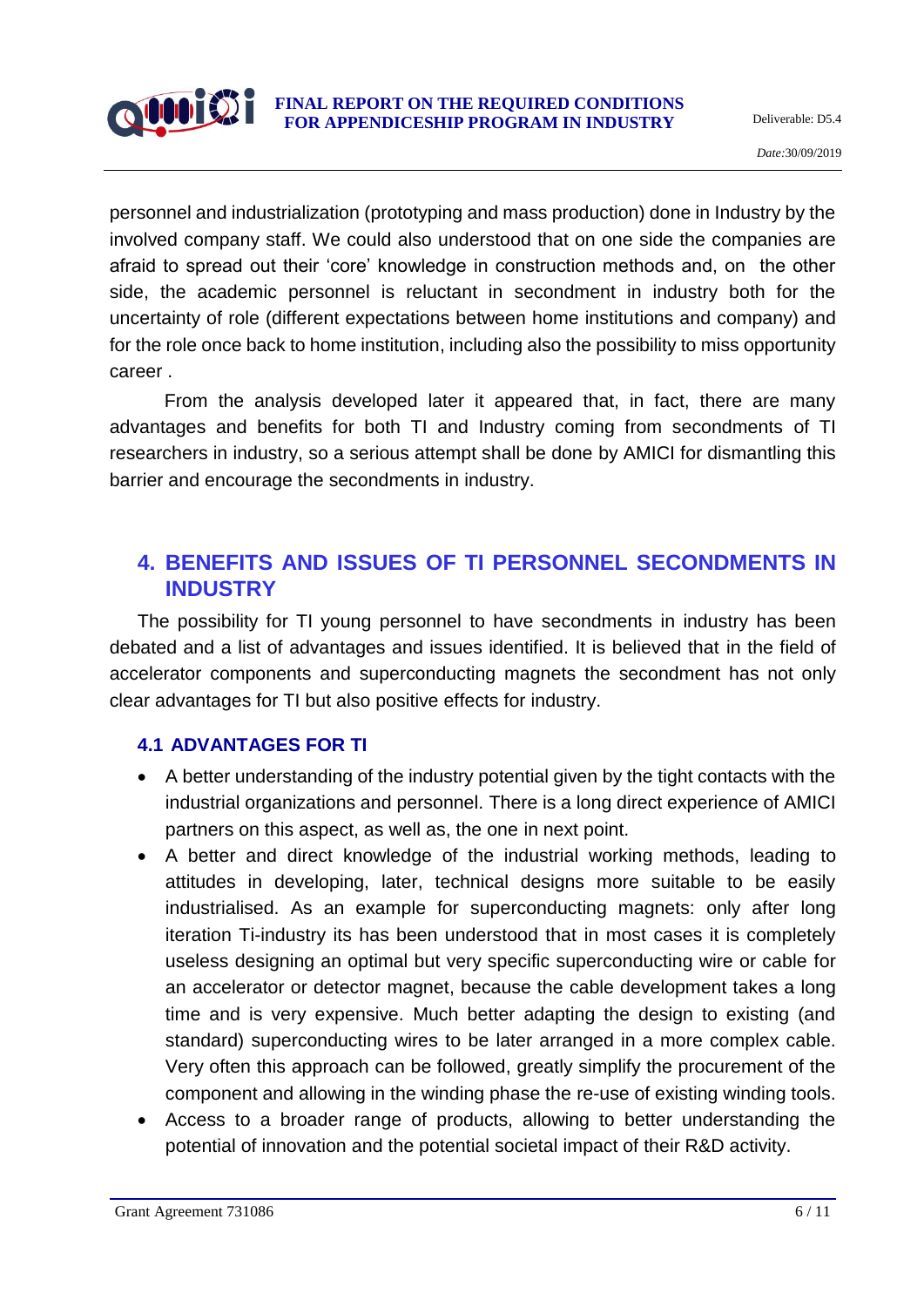

 Direct knowledge of industrial tooling and processes leading to understanding and consequently organising how to move efficiently from models to prototypes and finally to series productions in industry. This aspect is crucial in the first stage of the developments, requiring models to be constructed. The tooling involved at this stage could not be the final one (expensive and not yet well defined) but rather modified existing tools shall be involved. If not using this approach, the request to the company to develop a complex tooling in an R&D phase could lead the company to reject the participation to the project.

#### <span id="page-6-0"></span>**4.2 ADVANTAGES FOR INDUSTRY:**

- Even if for a limited time, the TI personnel can be integrated in the industry technical teams leading to an increased knowledge, for industry, of the scientific aspects at the basis of their products, with large positive feedbacks. This is particularly valid for particle accelerator components.
- The formation of TI personnel in the industrial working method allows to create a common base of language and of understanding which will facilitate the technical relation of industry with TI.
- The presence of TI researchers in industry is *per-se* a way for training industrial personnel in techniques where the expertise is in the TI. This aspect for AMICI is discussed more in depth in the section 6 of this report.

#### <span id="page-6-1"></span>**4.3 ENVISAGE ISSUES**

The envisaged issues for industry are mainly related to the possible disclosure of constructive methods covered by patents or industrial secrets. This aspect could constitute a limiting factor for the secondments as well as the management of the Intellectual Properties when secondments are related to specific R&D activities. Some form of non-disclosure agreement is essential and is a key enabler for seconders allowing free flow of information. This aspect as well the IP must be agreed before the secondment takes place.

As already remarked in section 3.2, long secondments of TI personnel in industry could create some problems related to the role and the career of the seconded personnel once back to the home institutions. In order to mitigate this aspect, the secondments shall be encouraged, clearly ruled and organised within the TIs.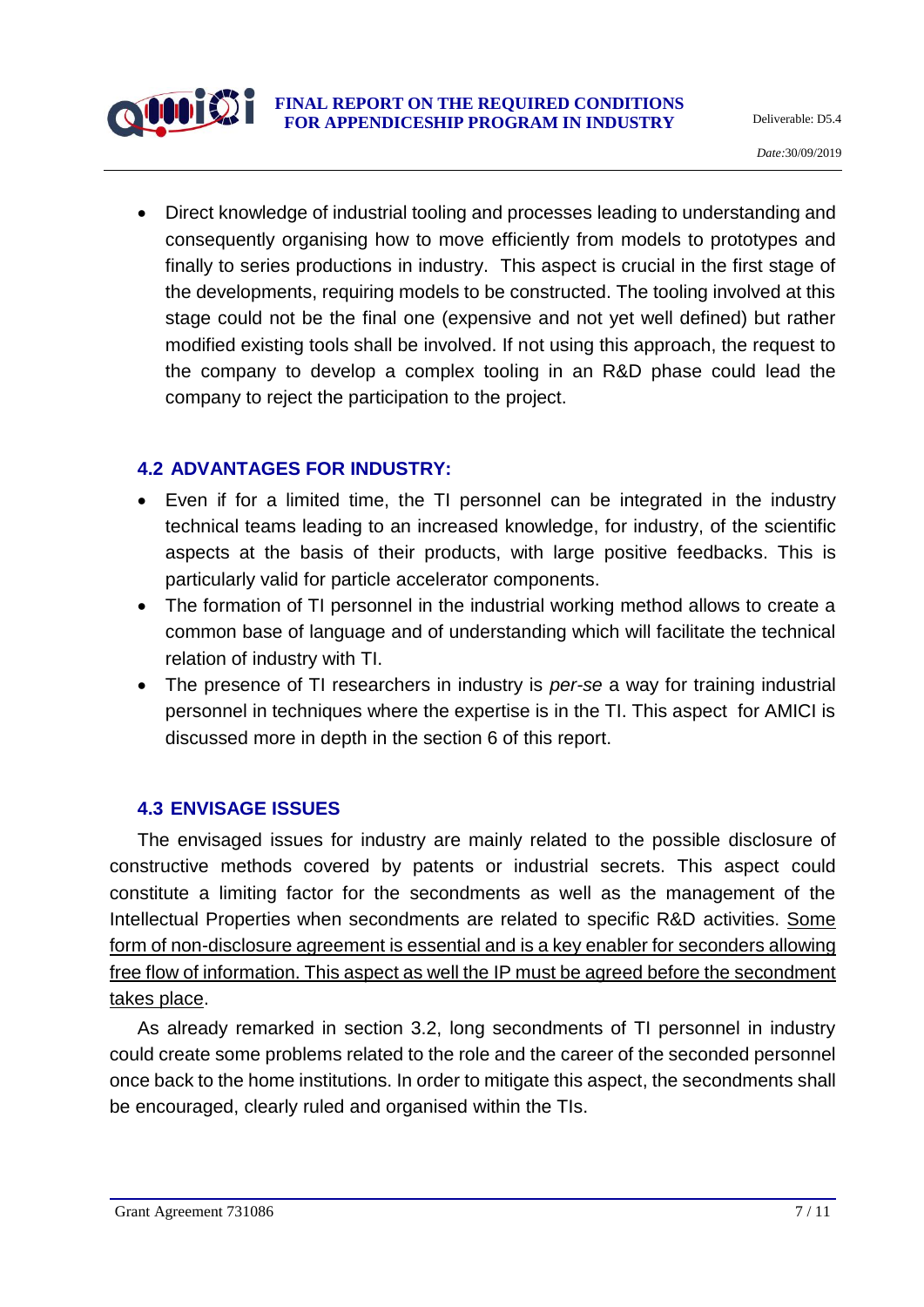

*Date:*30/09/2019

# <span id="page-7-0"></span>**5. EXAMPLE OF EXISTING EXPERIENCES**

Missing specific examples among the AMICI partners, a survey has been done for acquiring information about existing experiences in Europe of secondment of young researchers in industry. In general there are examples of secondments in industry organised by Academia for their staff or PhD. The Research Strategy Office of the Cambridge University has recently (2014) issued an internal note (available at web site [https://www.research-strategy.admin.cam.ac.uk/files/secondment-lessons-from-](https://www.research-strategy.admin.cam.ac.uk/files/secondment-lessons-from-practice-140426.pdf)

[practice-140426.pdf](https://www.research-strategy.admin.cam.ac.uk/files/secondment-lessons-from-practice-140426.pdf) ) written by C.Boulton by title "SECONDMENT–LESSONS FROM PRACTICE" summarising *" An exploration of practices in staff exchange between Cambridge University and its industrial partners. Based on a series of about 40 interviews, it identifies different ways of working and keys to success*". The advantages in secondments reported in this document largely overlaps with what was envisaged and discussed in the framework of the AMICI WP5. Clear issues are not discussed.

Furthermore in the last years in Europe there is an attempt to establish *Industrial PhDs* for curing some inadequacy between the PhD graduates and the job markets. In this case the industrial PhD is offered by industries which are usually big corporate with considerable Research and Development department. This could be a limitation for the many SMEs working in the field of accelerators and superconducting magnets

The H2020 program Research and Innovation Staff Exchange (RISE) is in principle a possible tool which could be used for the secondments in industry. However, given the aims of the RISE, the conditions of a partnership composed by at least three independent participants established in three different countries put a limitation to the secondments in industry of interest for AMICI.

We think that for the AMICI field of interest a more robust tool would be needed for supporting the secondments in industry.

### <span id="page-7-1"></span>**5.1 AN INTERESTING EXAMPLE: RAE FELLOWSHIP**

From a more organizational point of view a very interesting example in a technical field (so not far from the field of accelerators and sc magnets of interest for AMICI) has been identified in UK where the Royal Academy of Engineering periodically organises and funds so called *Industrial Fellowships* for early- to mid-career academics to undertake a collaborative research project in an industrial environment (web site) /https://www.raeng.org.uk/grants-and-prizes/grants/support-for-research/raeng-

research-fellowship) . In line with the advantages identified by AMICI and reported in the previous section, this UK association claims that their *scheme allows to strengthen the strategic relationship between the university and the industry host by providing an*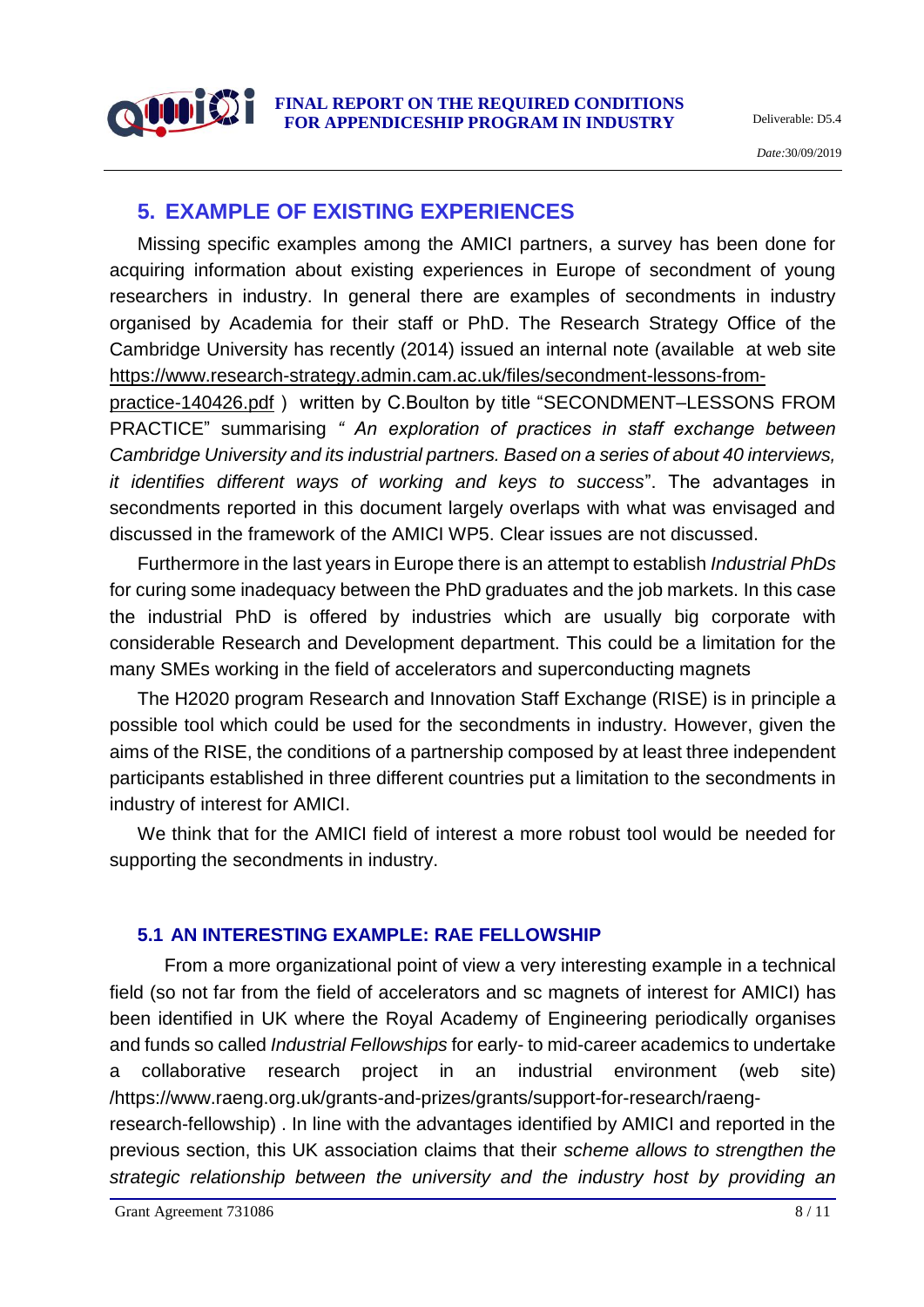

*opportunity to establish or enhance collaborative research between the two parties*. The Academy contributes up to a maximum of £50,000 towards the salary costs (excluding overheads) of the applicant paid pro-rata against the amount of time to be spent at the industry host.

### <span id="page-8-0"></span>**6. SUPPORT TO INDUSTRY TRAINING**

The secondment of TI personnel in industry opens to the possibility to perform the training of the industrial technicians and engineers directly in the industrial facility. This aspect is more related to the knowledge transfer and is of main interest for industry. During a dedicated workshop at CEA, the companies expressed their interest in skills they should develop in order to be more competitive not only for the applications of interest of AMICI but also in the wider market they are engaged, i.e. healthcare, industrial, energy and security as reported in detail in the document "REPORT ON ACCELERATOR MARKET STUDY" AMICI DELIVERABLE: D4.1. This list of skills (see Table 1) includes many techniques which could be directly learnt in their facilities under the guidance of TI personnel resident in the industry for some time.

| <b>Skills to develop in industry</b>                                                 |
|--------------------------------------------------------------------------------------|
| Skills in material science in order to answer to issues in permeability of materials |
| Titanium welding                                                                     |
| Copper brazing on large scale,                                                       |
| Manufacturing of copper on large scale                                               |
| <b>Brazing Stainless Steel to Copper</b>                                             |
| <b>Magnets:</b>                                                                      |
| Superconducting joints                                                               |
| Winding method of brittle superconductors (Nb <sub>3</sub> Sn/HTS/MgB <sub>2</sub> ) |
| Radiation resistant epoxy                                                            |
| <b>Cryogenics:</b>                                                                   |
| <b>Thermal link</b>                                                                  |
| Thermal link mounting                                                                |
| Thermal behaviour of material (conductivity, shrinkage)                              |
| Hydraulic piping                                                                     |
| Leak test process                                                                    |

|  |  |  |  |  |  |  |  | Table 1 : Skills to be developed in industry |  |
|--|--|--|--|--|--|--|--|----------------------------------------------|--|
|--|--|--|--|--|--|--|--|----------------------------------------------|--|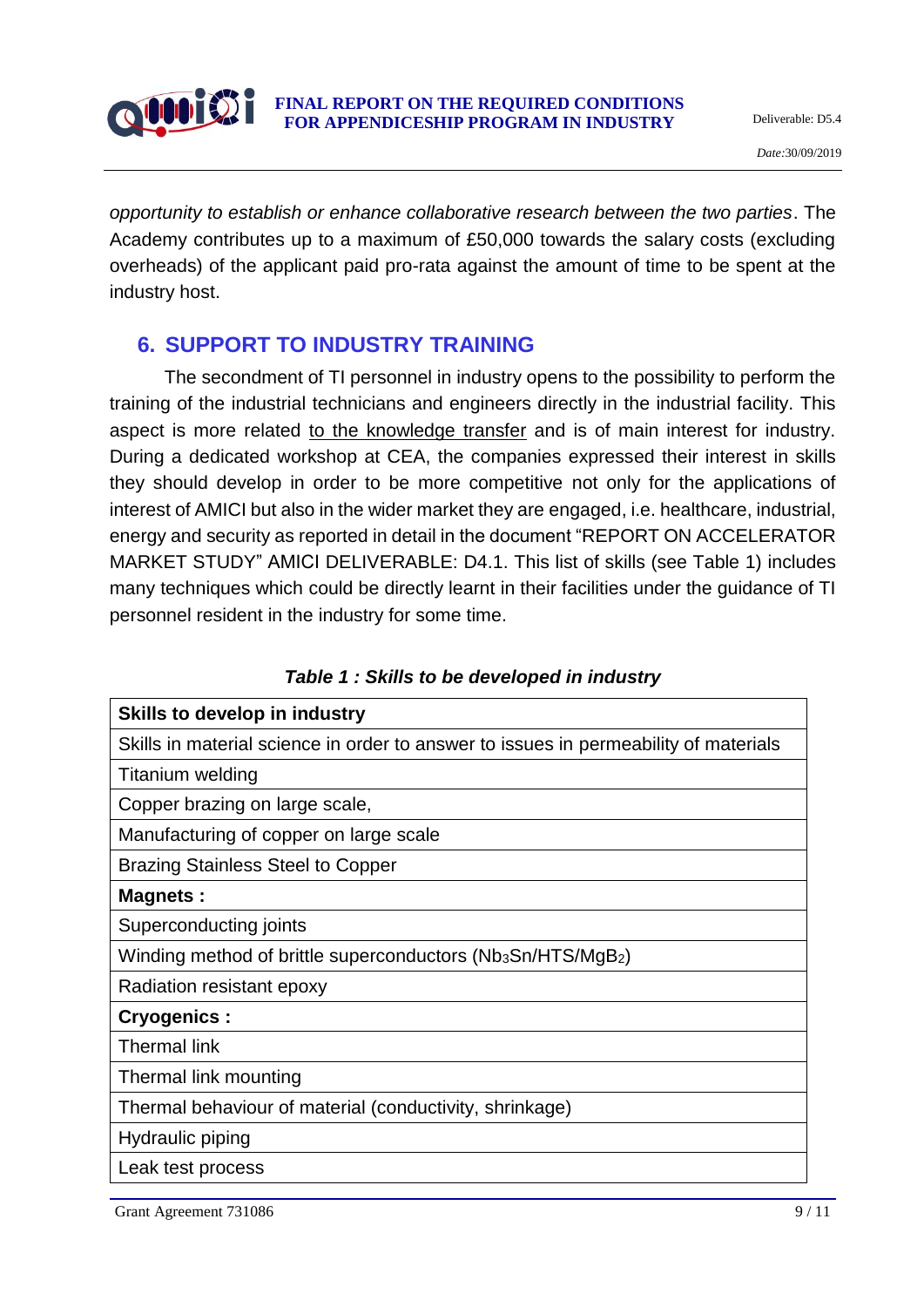

*Date:*30/09/2019

```
Instrumentation
```
### <span id="page-9-0"></span>**7. SUGGESTED ACTIONS FOR PROMOTING SECONDMENTS IN INDUSTRY**

In view of the reciprocal advantages for TI and industries, previously described we try to suggest a series of useful actions to be implemented for correcting the extremely limited use of the temporary transfer of personnel from IT to the industry.

- The TIs should done an effort for inserting n their statutes secondments of personnel to the industry as part of the purposes of the Tis. The secondment could be organized in occasion of the development phases of specific prototypes (not for series productions) that can be realized only in an industry.
- In order to support the possibility of secondments in industry, the aims of secondments and any limitations of this procedure must be clearly defined to avoid "state aid" and / or other forms of improper support to the industry altering the regime of competition.
- A fundamental aspect is the definition of a general protocol to start secondments on specific programs of general interest for accelerator and superconducting magnets in order to make R&D programs feasible within a reasonable time. This task could be accomplished by AMICI.
- Propose specific calls within the framework of European programs to facilitate secondments in industry specifically for accelerators and superconducting magnets both from an economic and regulatory standpoint

In general it is noted that the aspects of training and secondments are part of the consolidation of a specific TI-Industry eco-system at European level in the accelerator and superconducting magnet fields: the AMICI ecosystem aimed at facilitate all kind of relations such as the use of the AMICI Technical Plaftorms by Industry, the development of prototypes and the collaboration in innovating activities beyond the accelerator for research.

<span id="page-9-1"></span>It is also necessary to make clear the concept that for many components of particle accelerators and/or superconducting magnets the industry is not only a simple supplier, but mainly becomes a partner that contributes to the realization of the prototypes. It is only in this perspective that the personell exchanges with the industry find their full application and produce a virtuous exchange of experiences for both.